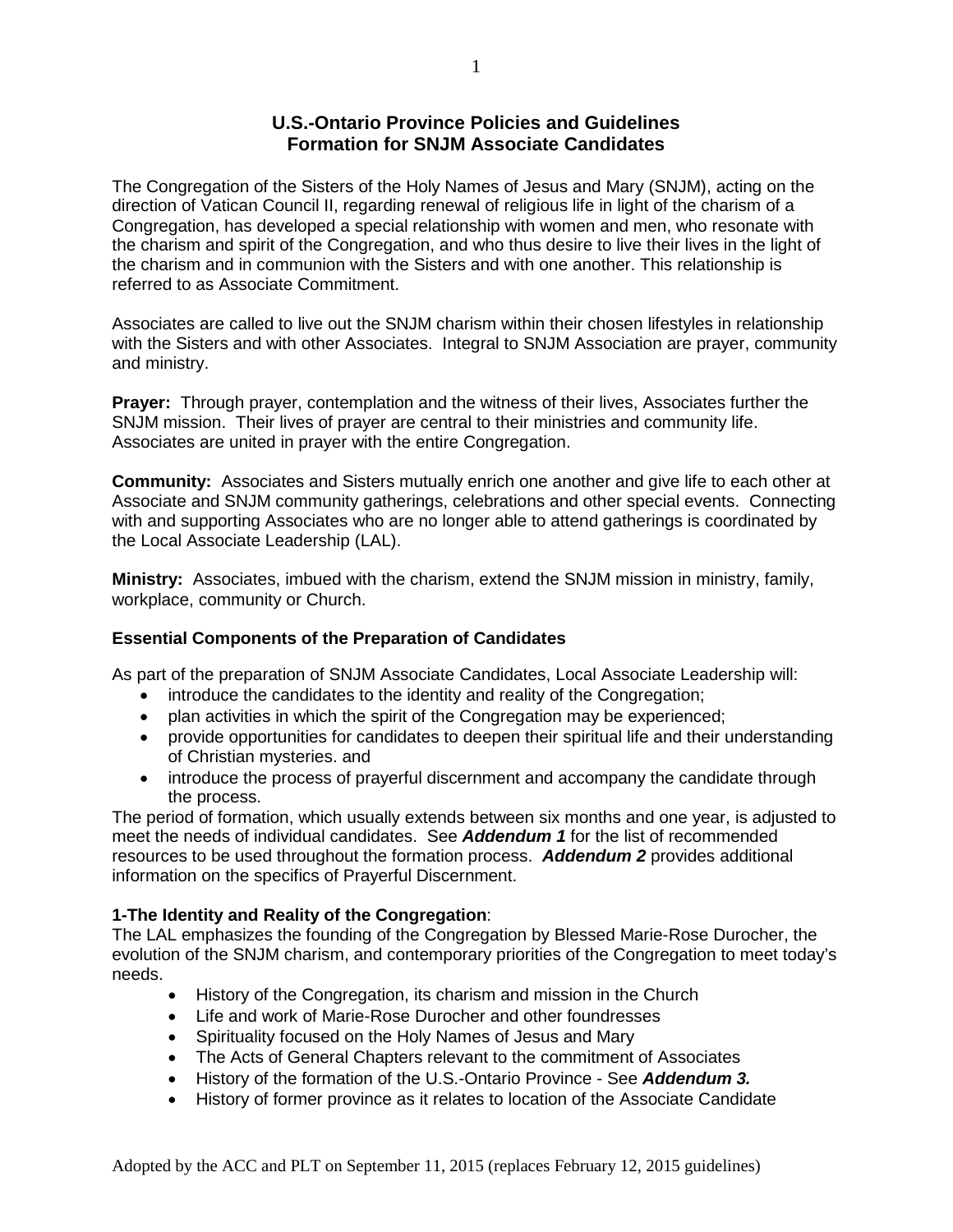- Role of Province Chapters in the life of the community
- Role of Mission Centres which are "evolving units of government designed to meet needs in a specific area."
- An overview of the life of Provinces/Sector from the Congregational perspective
- Leadership Structure of the Sisters of the Holy Names

Recommended resources are:

- The Acts of the  $33<sup>rd</sup>$  General Chapter July 2011
- Synthesis of the General Chapters 1986-2006
- Fire upon the Earth (DVD)
- Célébrités/Mother Marie Rose

Suggested Reflection Questions for Associate Candidate:

As you become more acquainted with Blessed Marie-Rose and the history of the SNJM Community, reflect on the values that you think characterize this woman and her community as you know it at present.

Are these values that you have/want in your life?

Which are most important at this time in your life?

What is your understanding of the SNJM Charism?

What gifts do you have which match the SNJM Charism?

How do you currently live the Charism in your daily life?

Do the Acts of the General Chapters present values and directions you have or want in your life?

Which Act particularly calls to you?

#### 2-**Experiences of SNJM Spirit:**

LAL emphasizes experiences which provide Associate Candidates with opportunities to share community activities with other members, and to identify ways to share one's call in support of SNJM ministries through prayer and/or active involvement.

- Prayer with Sisters and Associates in a variety of settings (e.g., retreats, prayer groups) from which the Associate Candidate can gain a sense of SNJM spirituality and in which the candidate's own spiritual gifts may find expression;
- Opportunity to experience a sense of shared ministry with other Associate Candidates and with Sisters and Associates;
- Invitation to participate in the ministries of Sisters and Associates according to individual possibilities and calls, and
- Invitation to attend Mission Centre meetings, prayer groups, clusters, and Chapters.

Recommended resource is:

• A Pilgrimage of the Heart With Mother Marie-Rose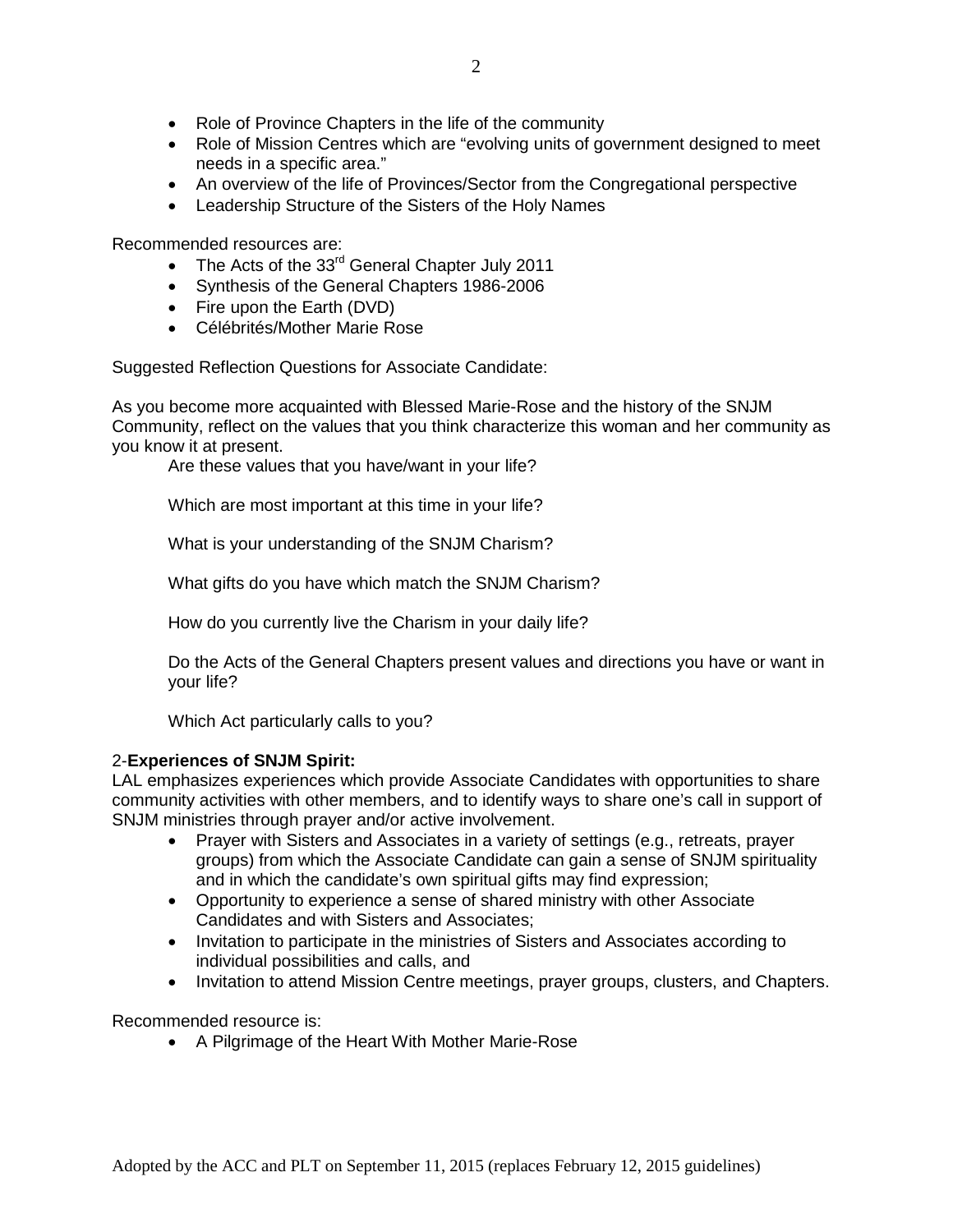Suggested Reflection Questions:

What do you see as a possible or continuing ministry within your lifestyle and commitment as an SNJM Associate Candidate? How did attending Mission Centre and/or other SNJM meetings help you develop a sense of yourself as a member of this group?

How do you plan to participate in meetings, gatherings and celebrations in the future?

## **3-Spiritual Life and Christian Mysteries**

LAL emphasizes opportunities for personal spiritual growth and communal prayer groups, both rooted in the Gospel and central to the mutually enriching relationship between Sisters and Associates.

- Exploration of various prayer forms: personal and communal prayer and the prayer of the Church (the Liturgy of the Hours and Eucharist);
- Emphasis on contemplation in action;
- Experiences of faith-sharing;
- Acting on one's call to justice;
- Reflection on central mysteries of Christian faith in light of one's life experience, and
- Deepening sense of one's baptismal call and of the role of the laity in the Church.

Recommended resources:

• Acts of the General Chapters

Suggested Reflection Questions:

What does contemplation in action mean to you?

How do you experience your call as laity in the Church?

What would be helpful in your spiritual journey as an SNJM Associate?

*Addendum 4* is a sample of an SNJM Associate Formation Document.

#### **Preparation of Former Vowed Members Seeking Associate Commitment:**

During the period of preparation of a former vowed member seeking to become an Associate, the LAL is encouraged to consider the Associate Candidate's

- past experience within the Congregation,
- knowledge of the origin and history of the Congregation,
- understanding of the evolution of the Congregation since her departure as a vowed member, and
- understanding of the distinct call of being a person in Association with the SNJM Congregation.

The LAL is encouraged to include in the process consultation with some vowed members who lived and ministered with the Associate Candidate when she was a vowed member.

#### **Preparation for Initial Associate Commitment**

In preparation for the candidate's Initial Associate Commitment, it is important that the LAL stresses the mutual agreement between the Congregation and the Associate Candidate. The roles and responsibilities of the Congregation and the Associate are described in detail in the following Mutual Agreement.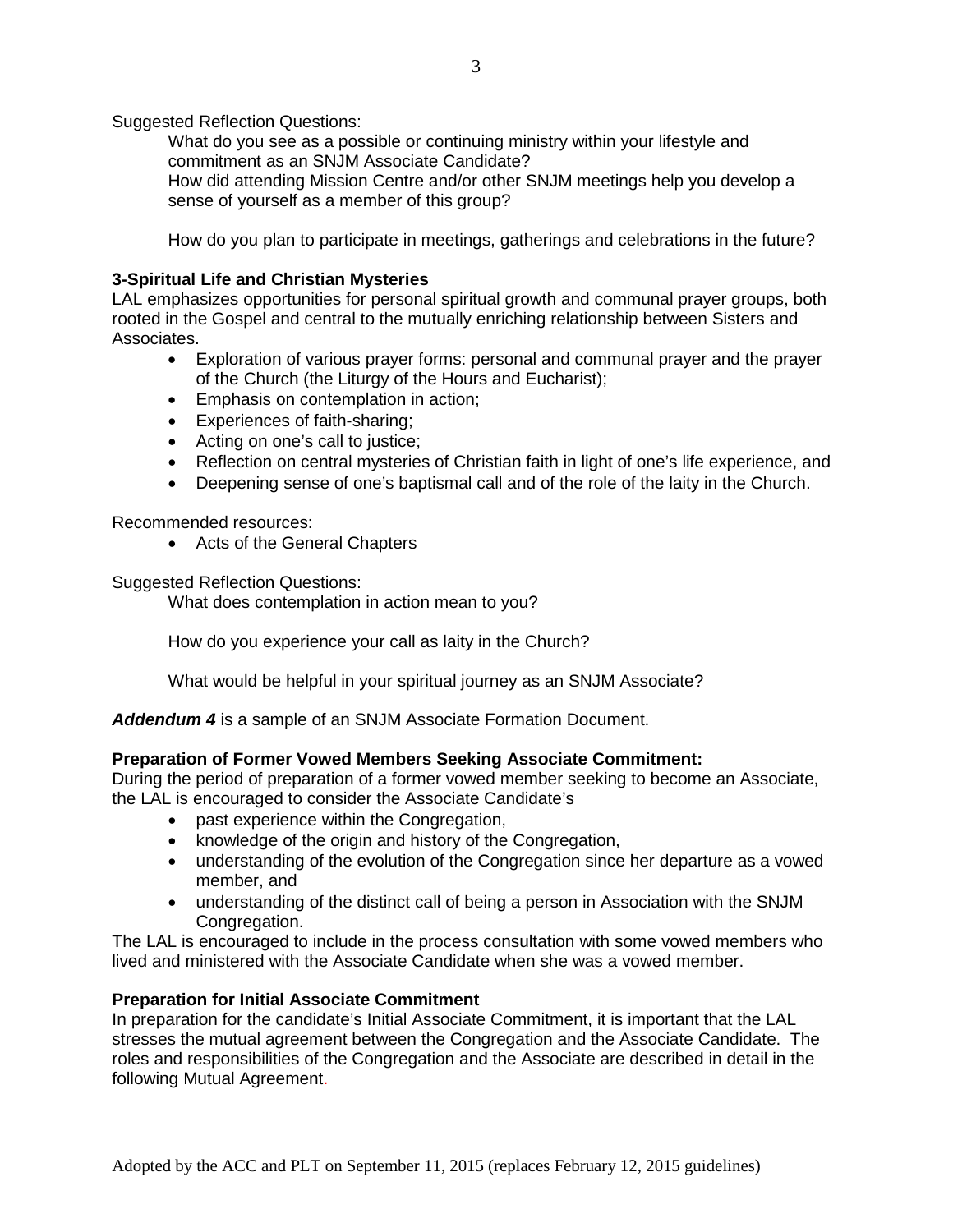# **MUTUAL AGREEMENT**

Associate Commitment involves a mutual agreement between the Congregation and the person who is called to this form of commitment. Finding its meaning in the sharing of the charism of the Congregation, this relationship is formally endorsed in a written agreement which expresses the respective roles and responsibilities of the Congregation and of the Associate.

## **The Congregation of the Sisters of the Holy Names of Jesus and Mary**

- extends hospitality to the Associate;
- unites with Associates in prayer;
- offers opportunities for spiritual development and for participation in various community gatherings;
- may invite Associates to share in the SNJM mission through collaboration in some SNJM ministries;
- shares Congregational level and Province/Sector level communications pertinent to Associates;
- initiates a process of discernment for initial commitment;
- assures a process of discernment and evaluation for renewal or non-renewal of the agreement.

#### **The Associate**

- makes a commitment to the Congregation to integrate prayer, community and ministry in her/his life according to the charism and spirit of the SNJM Congregation for a specific length of time determined by the Province/Sector;
- shares her/his gifts and talents with other Associates and with Sisters;
- is present at various gatherings, as much as possible, as agreed upon at the Province/Sector level;
- participates in a process of discernment and evaluation to renew commitment;
- understands and accepts that Associate Commitment is a relationship to the Congregation, rather than membership in it;
- understands and accepts that the governance and finances of the Congregation are the domain of the vowed members.

#### **Respective Obligations**

The written agreement precludes any canonical bond, and all legal (civil and canonical) obligations as well as financial obligations. Before formal admission to Associate candidacy, the interested person will express a desire to begin this relationship to the Local Associate Leadership. This request is made in writing according to the *U.S.-Ontario Policies and Guidelines.* Upon completion of the period of candidacy, the Associate Candidate and the Congregation sign the mutual agreement for a specific period of time. The length of time is determined by each Province/Sector.

Questions or assistance with these *U.S.-Ontario Province Guidelines* may be directed to the Associate Coordinating Committee at [acc@snjmuson.org.](mailto:acc@snjmuson.org)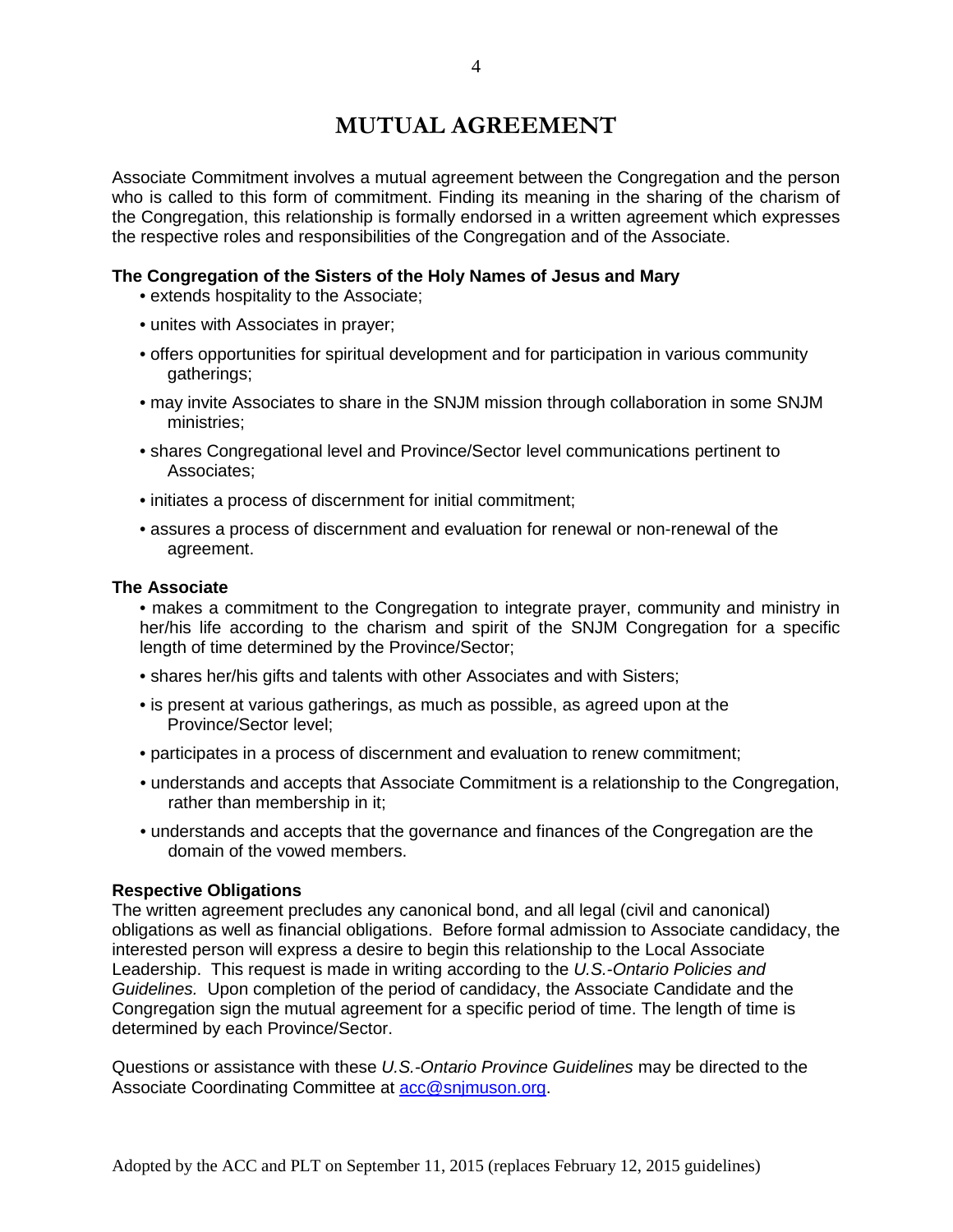## **Addendum 1**

## **U.S.-Ontario Province Associate Candidate Formation Resource List**

We recommend the following resources for use in the formation of Associate Candidates:

1. *Who Do We Say We Are?*  Synthesis of the Acts of the General Chapters (1986-2006)

The Acts of the 33<sup>rd</sup> General Chapter July 2011

- 2. *Célébrités/Mother Marie Rose* (Book) by Yolande Laberge snjm
- 3. SNJM Congregational Policies and Guidelines on Associate Commitment
- 4. Fire Upon the Earth, Legacy of the SNJM's (CD) in Charism Book Mary Haupt snjm This video is located on the Province web site. Link: <http://www.snjmusontario.org/who-we-are>
- 5. Marie-Paule Hermine Paré (CD)
- 6. *A Pilgrimage of the Heart with Mother Marie-Rose*
- 7*. She Who Believed in Tomorrow* (Book) by Frances Allison snjm
- 8. SNJM Corporate Stands The SNJM Corporate Stands are located on the Province web site. Link: [http://www.snjmusontario.org/what-we-do/vision-and-mission/45-what-we-do/1133](http://www.snjmusontario.org/what-we-do/vision-and-mission/45-what-we-do/1133-corporate-stands) [corporate-stands](http://www.snjmusontario.org/what-we-do/vision-and-mission/45-what-we-do/1133-corporate-stands)

**Addendum 2**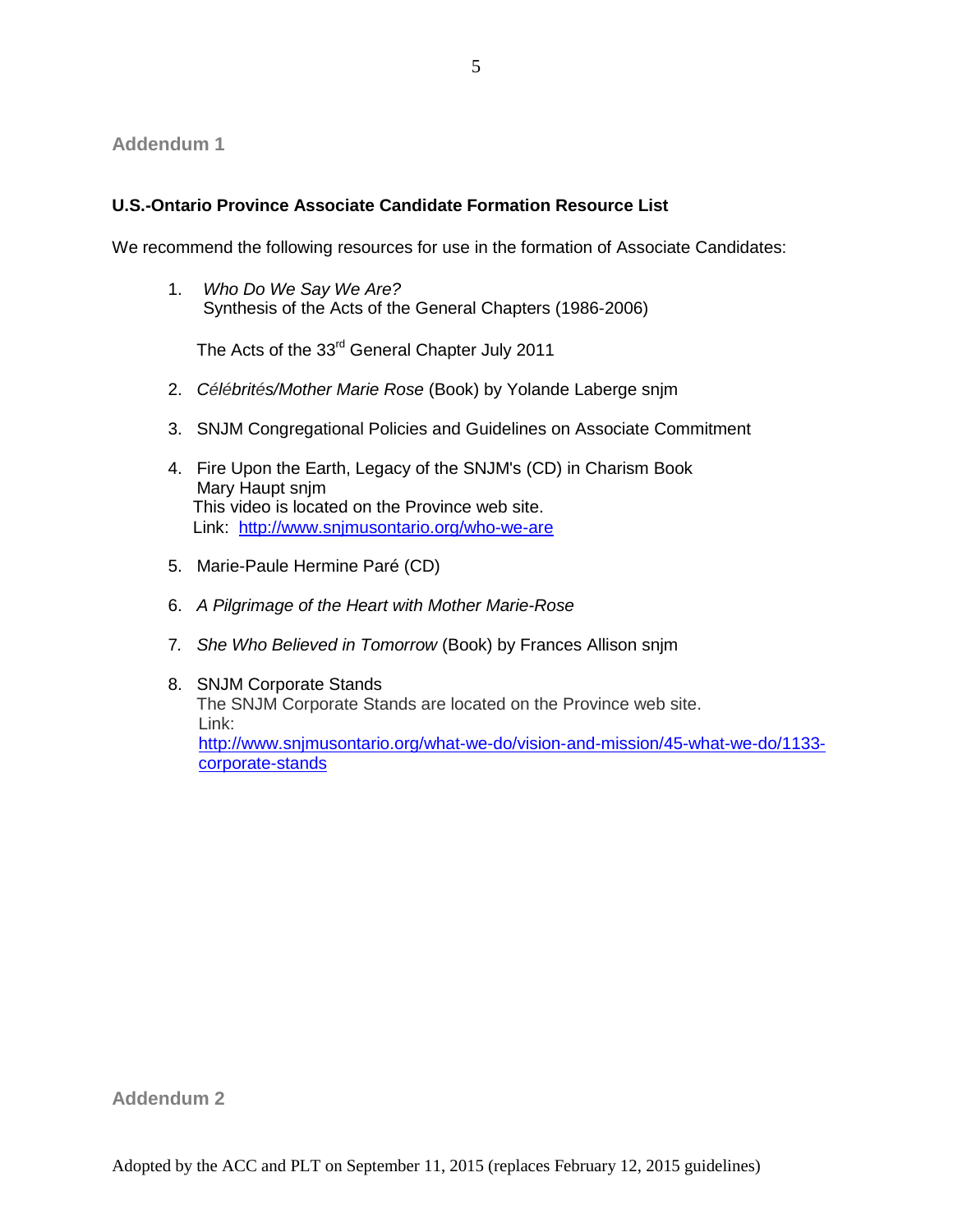#### **Discernment**

#### **1. What is Discernment?**

- *a.* "Discernment…is the process of intentionally becoming aware of how God is present, active, and calling us as individuals and communities so that we can respond with increasingly greater faithfulness." ~ Elizabeth Liebert, SNJM: *The Way of Discernment*
- *b.* Discernment is a Christian spiritual practice, "a process of sifting out what is of God, discriminating between that which expresses God's call and anything that runs counter to it." ~ David Longsdale, *Listening to the Music of the Spirit*

#### **2. When is Discernment Introduced?**

Discernment is introduced immediately after a person becomes an SNJM Associate Candidate, and throughout the Formation Process. .

The Local Associate Leadership's (LAL) Discernment sessions should include: Introduction to the Awareness Examen Seven Steps for Discerning a Decision Foundations of Discernment Paying Attention to the impact of … Memory **Intuition** Body Awareness Imagination Reason Power of Religious Affections **Nature** Confirming One's Tentative Decision through discussion with the LAL prior to the Candidate's Application to Make A Formal Commitment.  **3. How is Discernment Useful in the Associate Formation Process?**

## As various units of the Formation Guidelines are introduced, the LAL may offer particular

prayers or practices of discernment for the candidate to consider.

Candidates should keep a Discernment Journal throughout Associate Candidacy. This enables them to record and reflect on questions, feelings, and prayers throughout this journey. It will also be a helpful tool in reviewing and considering the entire journey when the time comes to make a decision regarding Initial Associate Commitment.

#### **Resource List:**

Elizabeth Liebert, SNJM Shares Insight about the Art and Spiritual Practice of Discernment on YouTube (Aug 8, 2014 Connections; uploaded to YouTube July 16, 2014) [http://youtu.be/QD9jVpUOk1U](http://r20.rs6.net/tn.jsp?f=001MKGMIkXwZDgf9LCvmcCW1IeEQBWEboqa0KEdqbg-WHJERnpLPlvDJwNixxVm6YjgqI2C7Wx-SKZ-LlY_unhlvW7-PH73eUPQzp3_bt8aXa8ie7Ugm6xImgLvK5fmo5xOKsOWE0oN8bxhHY7d4XP9VkCcqdc2zgkCiHNqL45GGtiQb1J1HAkgHg==&c=KguG1VkMyDhkjm9q9PUjcUPZd69Ppr9KmdqYnPeNDsxFxS3apJk6bA==&ch=k7k58Dbb8J-nQAiYdj3gtjr6LkR6BS5ARHKl7B6NukOZt2XT1Jl6jg==)

The Way of Discernment: Spiritual Practices for Decision Making by Elizabeth Liebert, SNJM

*Prepared by Pam Wood Everett Associate Region*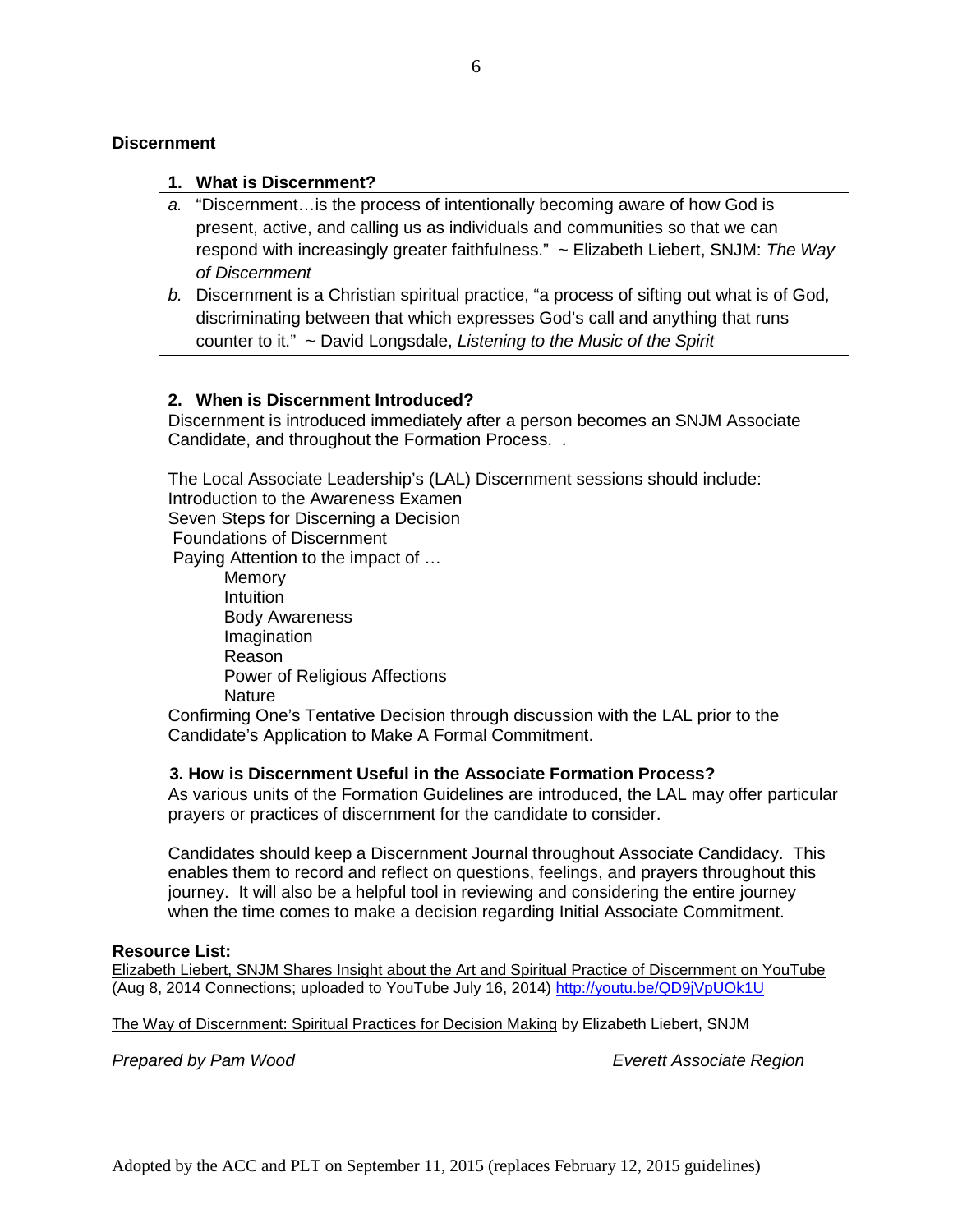#### **Addendum 3**

#### **U.S.-Ontario Province Reconfiguration (Highlights of Dates)**

- 1998: Leadership Teams of five SNJM Provinces California, New York, Ontario, Oregon, and Washington – made a commitment to a process of Reconfiguration, with a view to revitalize and to enhance SNJM ministry
- 2002: Interprovincial gathering at Asilomar, California
- 2003: Early in the year, the Leadership Teams established the Confluence Committee to implement Reconfiguration in the spirit of the directional statements to which 450 Sisters and Associates had given shape in 2002 at the Interprovince gathering at Asilomar. Since then, many Sisters of the five Provinces (approximately 700 in total) and some Associates (approximately 350 in total) have gathered in different regions for further reflection and focused conversation to continue the process.

The Confluence Committee's role was twofold:

- To implement the directional statements related to reorganization;
- To oversee and integrate the work other committees would do to further directional statement in the areas of ministry, finance and membership. The Confluence Committee establishes other committees as the reconfiguration task might require and seeks input from other established Interprovince committees.
- 2004: On the Feast of the Holy Name of Mary, September 12, 2004, the Sisters in the five Provinces voted formally to approve reconfiguration into the U.S.-Ontario Province. After that vote, this statement was issued: Recognizing the reality of aging, and in support of new forms of belonging, reconfiguration is a pro-active decision to consolidate our resources and strengthen our ability to serve the People of God.
- 2005: Nine months later, in June, the new seven-member Province Leadership Team had its first sessions together as the U.S.-Ontario Province Leadership Team.
- 2006: January 1, the Province was a civil and canonical reality.

*Shirley Roberg, SNJM*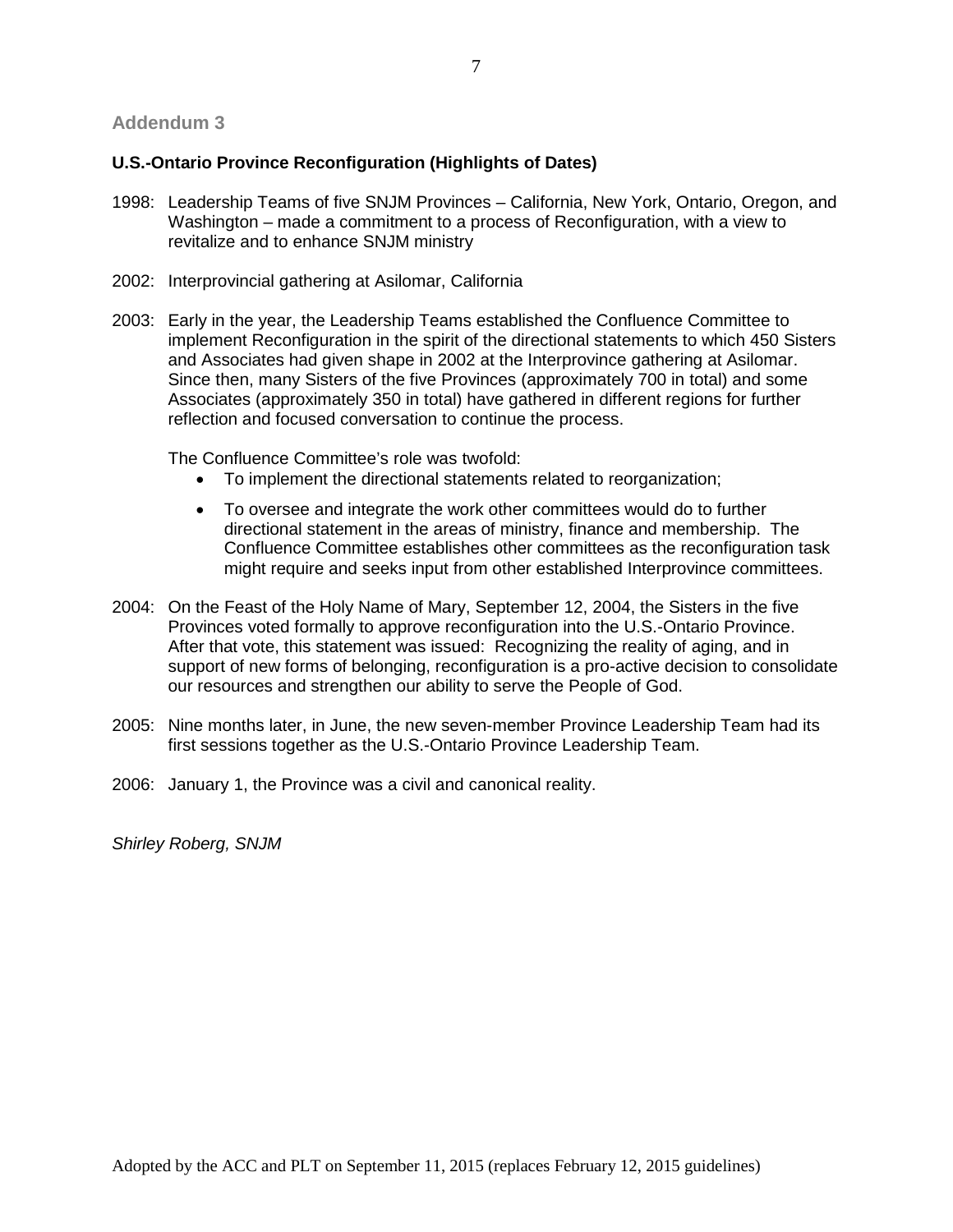#### **Addendum 4**

#### **Sample of SNJM Associate Formation Program Document**

#### **Do you share the core values of the SNJMs?**

- 1. What does it mean to be an Associate of the Sisters of the Holy Names in this Associate Region and beyond? Meet some Sisters and Associates and learn why they decided to become SNJMs.
- 2. Blessed Marie Rose Durocher was the Foundress of the Sisters of the Holy Names of Jesus and Mary. When and where was she born? What was her life's calling? How did she organize a group of women who are still living out her energy and focus today?
- 3. Study the history of the SNJM Community from Canada to the USA and beyond.
- 4. Focus on the mission of the Sisters of the Holy Names of Jesus and Mary. Learn about the individuals and the ministries of the Sisters and Associates in our Mission Centre, our Province, and our Congregation worldwide.
- 5. How can we create a spirit of dialogue within our own Church?
- 6. Learn more about the crisis of our environment. Study the SNJM corporate stand on water. Study water as a human right and a public good.
- 7. The Sisters and Associates of the Holy Names Community are dedicated to the principles of Justice. In what ways do they live out this commitment today? Study more about the issues involved in immigration.
- 8. The trafficking of human beings is spreading at an alarming rate in our world. What are SNJMs doing now? What else needs to be done to make an impact on this travesty?

### **Do you feel called to work with the U.S.-Ontario Province to create a community of men and women dedicated to the SNJM vision?**

#### **Enrichment Materials**

As part of each module, we attempt to integrate one or more of the ideas from this "enrichment" list. It is an attempt to familiarize our candidates with the SNJM customs, traditions, and culture. While we have specific modules on some of these topics, ongoing formation is important. Please assist with the continuous creation of our modules by including your suggestions, and providing feedback on how each module is received and can be improved. Some potential areas of enrichment:

Blessed Marie Rose…her life and work

Our SNJM elders…What was life like for them? What were their accomplishments?

Holy Names traditions, simplicities, Christmas donuts, collation…

Words and how we use them. It can seem like a foreign language when we talk about a "Chapter" and no one mentions the book. Other Examples: missioning, Summer Days, Congregation, charism, mission centre, CLT, PLT, LAL, ACC…Who are these people?